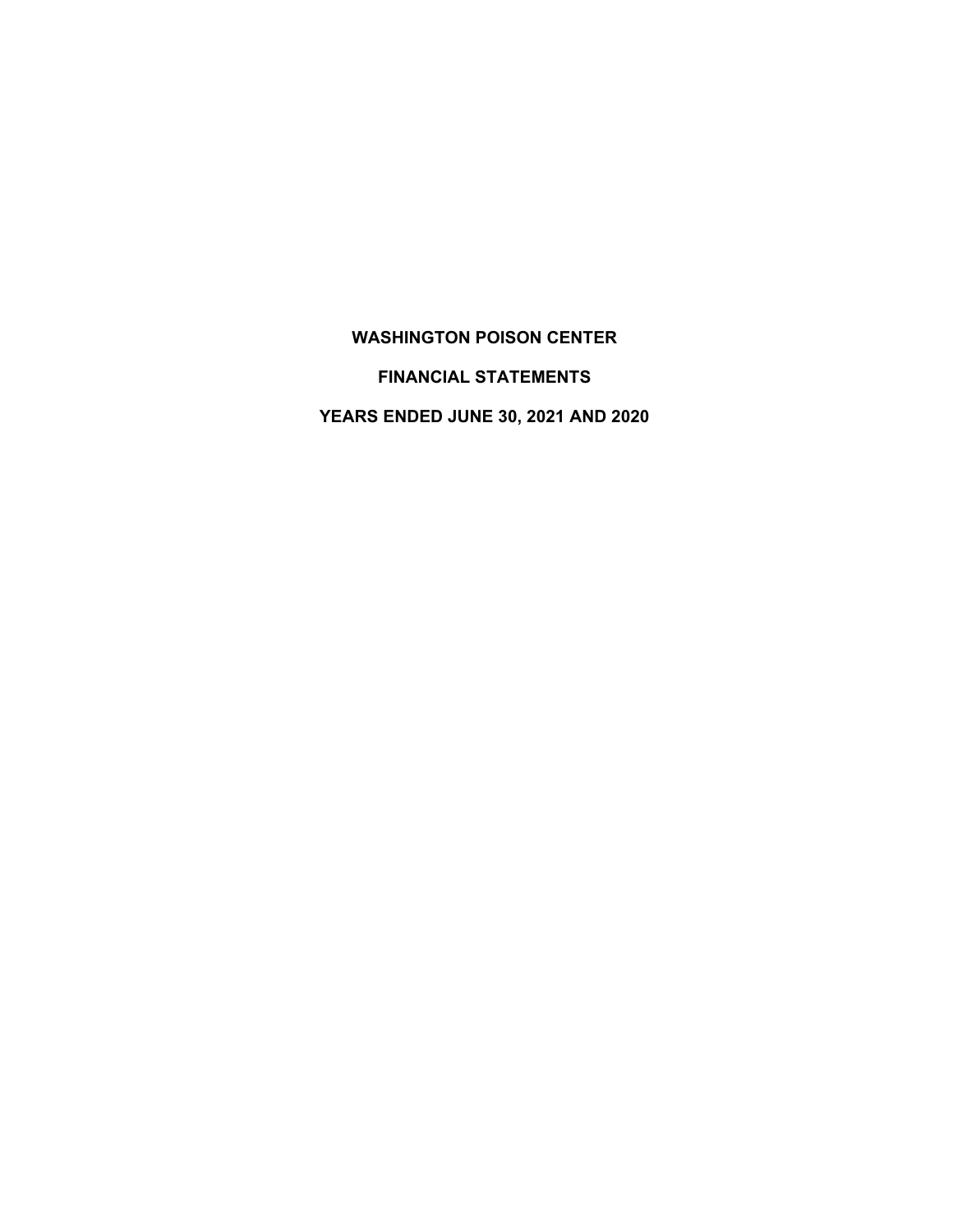# **WASHINGTON POISON CENTER TABLE OF CONTENTS YEARS ENDED JUNE 30, 2021 AND 2020**

| <b>INDEPENDENT AUDITORS' REPORT</b>      |   |
|------------------------------------------|---|
| <b>FINANCIAL STATEMENTS</b>              |   |
| <b>STATEMENTS OF FINANCIAL POSITION</b>  | 3 |
| <b>STATEMENTS OF ACTIVITIES</b>          | 4 |
| <b>STATEMENTS OF FUNCTIONAL EXPENSES</b> | 6 |
| <b>STATEMENTS OF CASH FLOWS</b>          | 8 |
| <b>NOTES TO FINANCIAL STATEMENTS</b>     | 9 |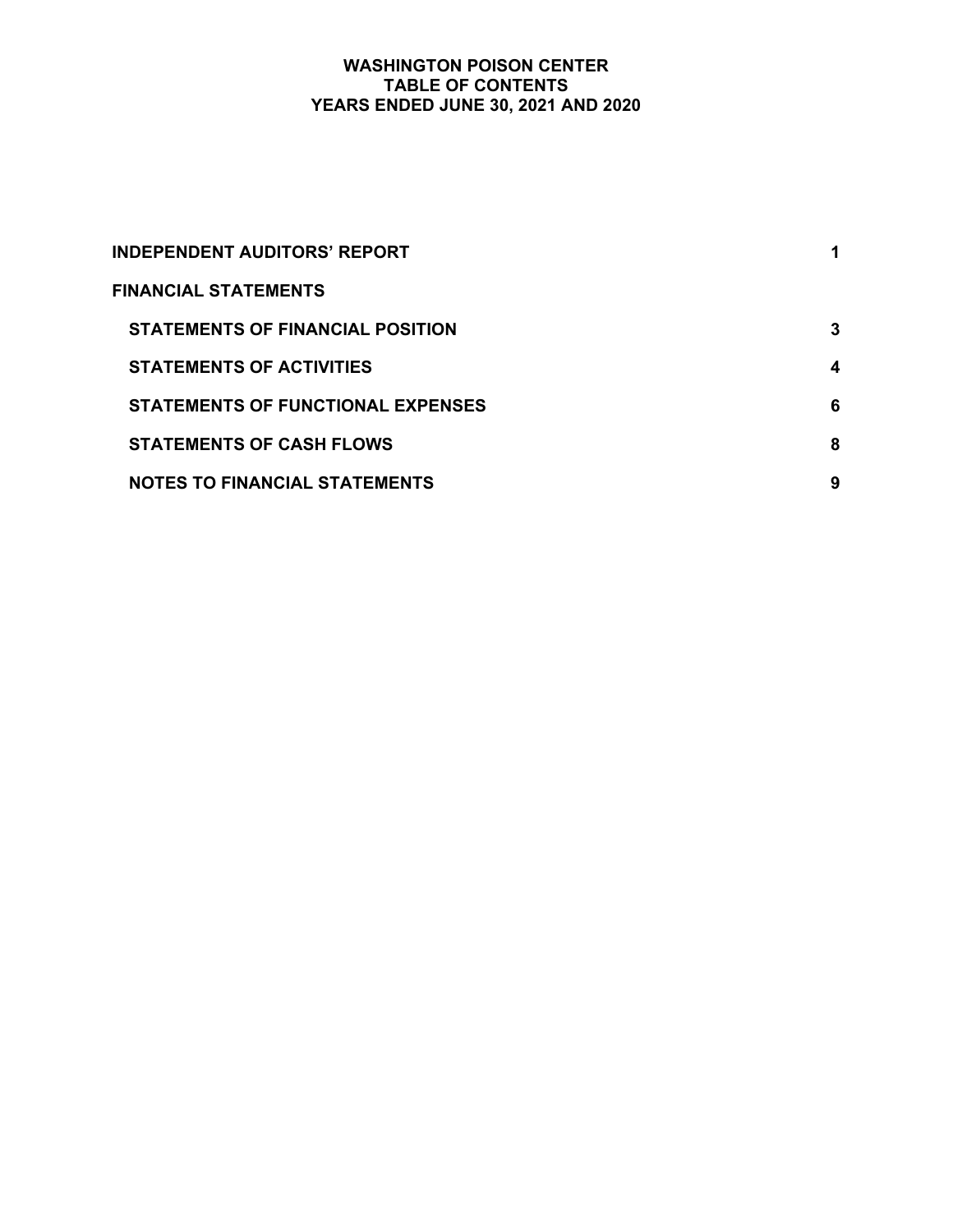

CliftonLarsonAllen LLP CLAconnect.com

# **INDEPENDENT AUDITORS' REPORT**

Board of Directors Washington Poison Center Seattle, Washington

We have audited the accompanying financial statements of Washington Poison Center (a nonprofit corporation), which comprise the statement of financial position as of June 30, 2021 and 2020, and the related statements of activities, functional expenses, and cash flows for the years then ended, and the related notes to the financial statements.

# *Management's Responsibility for the Financial Statements*

Management is responsible for the preparation and fair presentation of these financial statements in accordance with accounting principles generally accepted in the United States of America; this includes the design, implementation, and maintenance of internal control relevant to the preparation and fair presentation of financial statements that are free from material misstatement, whether due to fraud or error.

# *Auditors' Responsibility*

Our responsibility is to express an opinion on these financial statements based on our audits. We conducted our audits in accordance with auditing standards generally accepted in the United States of America. Those standards require that we plan and perform the audit to obtain reasonable assurance about whether the financial statements are free from material misstatement.

An audit involves performing procedures to obtain audit evidence about the amounts and disclosures in the financial statements. The procedures selected depend on the auditors' judgment, including the assessment of the risks of material misstatement of the financial statements, whether due to fraud or error. In making those risk assessments, the auditor considers internal control relevant to the entity's preparation and fair presentation of the financial statements in order to design audit procedures that are appropriate in the circumstances, but not for the purpose of expressing an opinion on the effectiveness of the entity's internal control. Accordingly, we express no such opinion. An audit also includes evaluating the appropriateness of accounting policies used and the reasonableness of significant accounting estimates made by management, as well as evaluating the overall presentation of the financial statements.

We believe that the audit evidence we have obtained is sufficient and appropriate to provide a basis for our audit opinion.

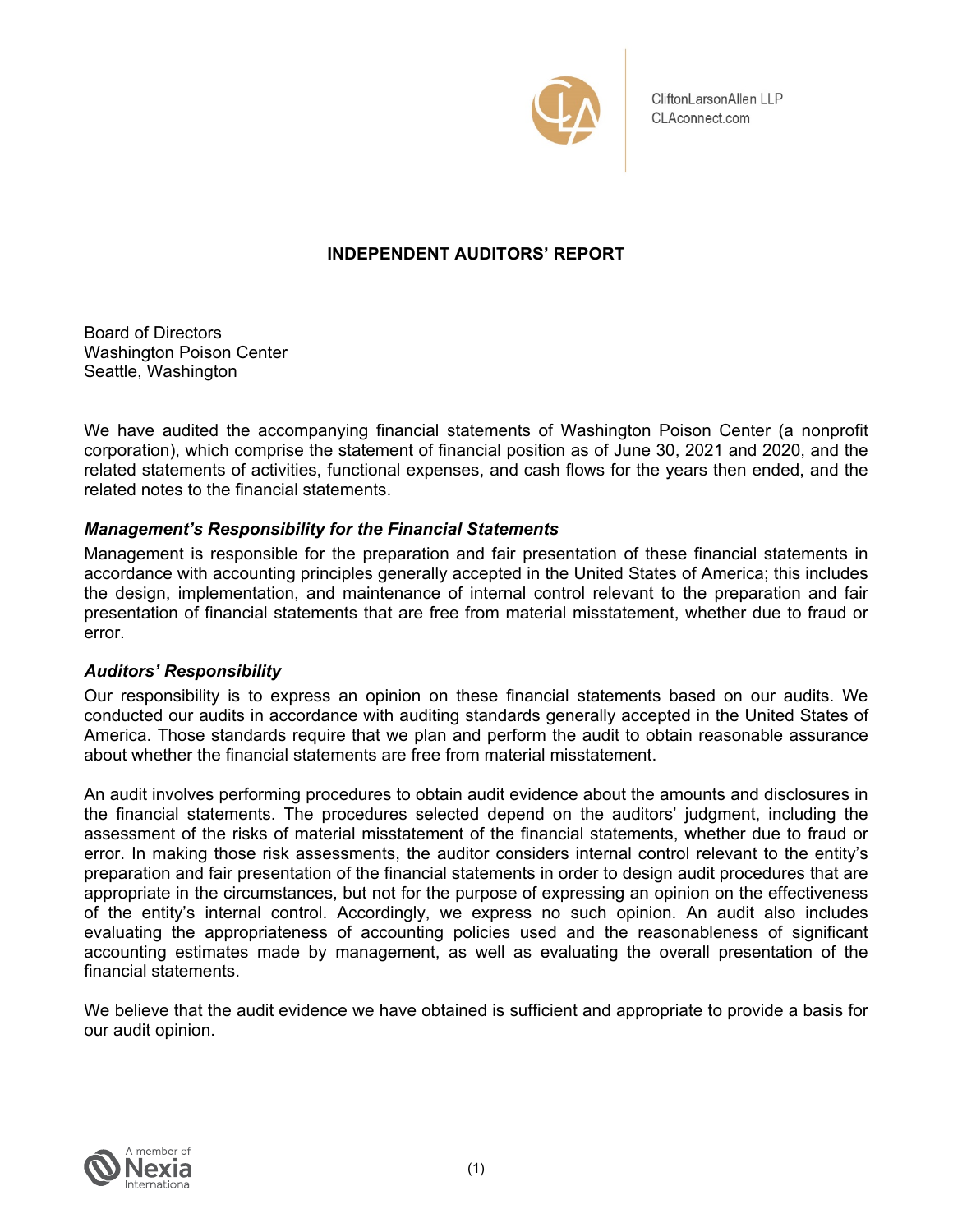# *Opinion*

In our opinion, the financial statements referred to above present fairly, in all material respects, the financial position of Washington Poison Center as of June 30, 2021 and 2020 and the changes in its net assets and its cash flows for the years then ended in accordance with accounting principles generally accepted in the United States of America.

# **CliftonLarsonAllen LLP**

Bellevue, Washington REPORT DATE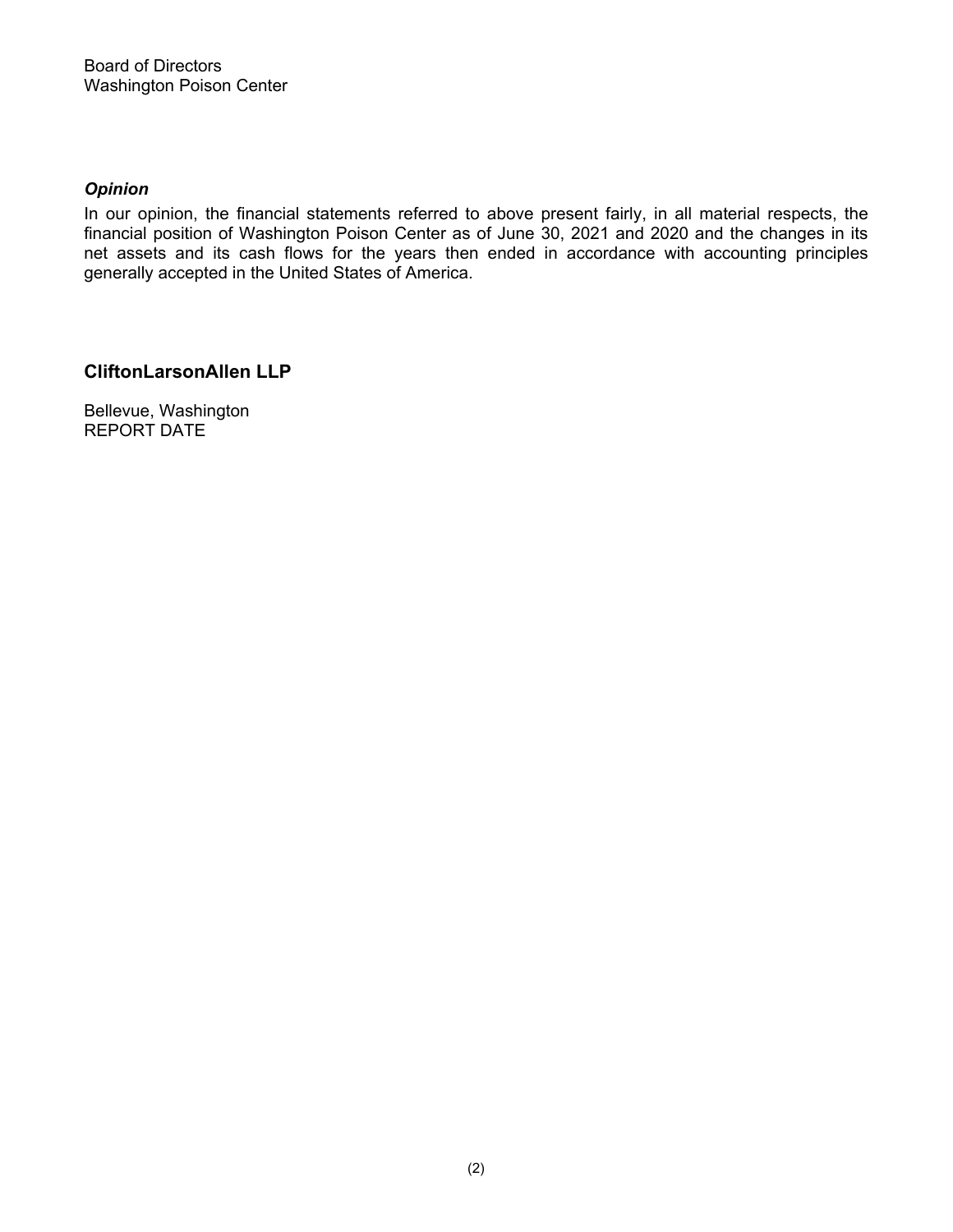# **WASHINGTON POISON CENTER STATEMENTS OF FINANCIAL POSITION JUNE 30, 2021 AND 2020**

|                                                                                                                                                                                | 2021                                                       | 2020                                                                     |
|--------------------------------------------------------------------------------------------------------------------------------------------------------------------------------|------------------------------------------------------------|--------------------------------------------------------------------------|
| <b>ASSETS</b>                                                                                                                                                                  |                                                            |                                                                          |
| <b>CURRENT ASSETS</b><br>Cash and Cash Equivalents<br><b>Grants and Other Receivables</b><br>Inventories<br>Prepaids and Other Assets<br><b>Total Current Assets</b>           | \$<br>3,619,047<br>445,453<br>15,512<br>7,687<br>4,087,699 | \$<br>3,038,412<br>572,975<br>18,761<br>15,157<br>$\overline{3,}645,305$ |
| EQUIPMENT AND LEASEHOLD IMPROVEMENTS, NET                                                                                                                                      | 305,658                                                    | 340,817                                                                  |
| <b>Total Assets</b>                                                                                                                                                            | 4,393,357                                                  | \$<br>3,986,122                                                          |
| <b>LIABILITIES AND NET ASSETS</b>                                                                                                                                              |                                                            |                                                                          |
| <b>CURRENT LIABILITIES</b><br><b>Accounts Payable</b><br><b>Accrued Liabilities</b><br><b>Current Portion of Capital Lease Obligations</b><br><b>Total Current Liabilities</b> | \$<br>19,776<br>247,173<br>8,474<br>275,423                | \$<br>16,242<br>386,278<br>4,183<br>406,703                              |
| <b>DEFERRED LEASE LIABILITY</b>                                                                                                                                                | 63,071                                                     | 81,685                                                                   |
| CAPITAL LEASE OBLIGATIONS, LESS CURRENT<br><b>PORTION ABOVE</b>                                                                                                                | 525                                                        |                                                                          |
| <b>Total Liabilities</b>                                                                                                                                                       | 339,019                                                    | 488,388                                                                  |
| <b>NET ASSETS</b><br><b>Without Donor Restrictions</b><br><b>With Donor Restrictions</b><br><b>Total Net Assets</b>                                                            | 4,054,338<br>4,054,338                                     | 3,480,987<br>16,747<br>3,497,734                                         |
| <b>Total Liabilities and Net Assets</b>                                                                                                                                        | \$<br>4,393,357                                            | \$<br>3,986,122                                                          |

*See accompanying Notes to Financial Statements.*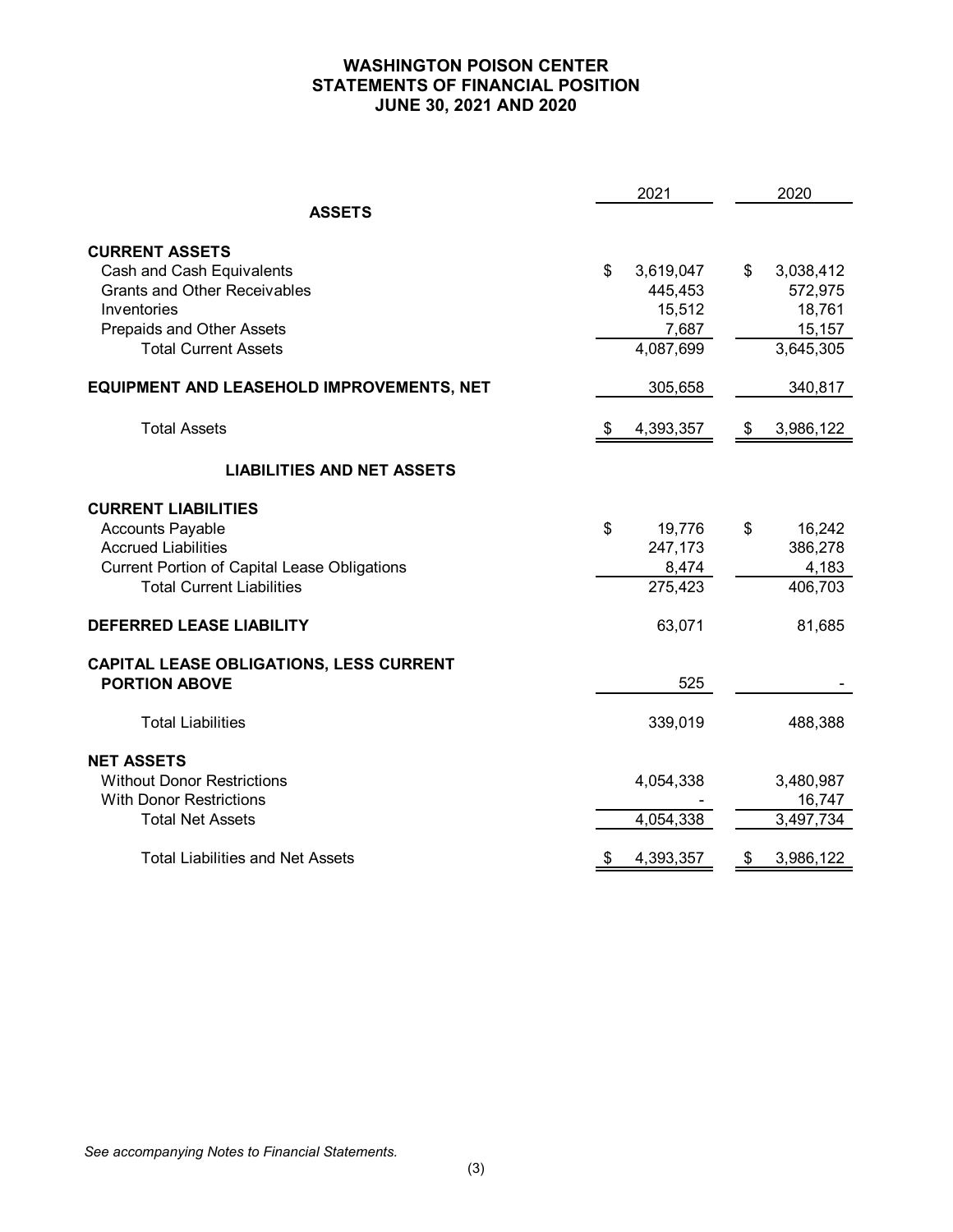# **WASHINGTON POISON CENTER STATEMENT OF ACTIVITIES YEAR ENDED JUNE 30, 2021**

|                                         |    | <b>Without Donor</b> | <b>With Donor</b>   |    |           |
|-----------------------------------------|----|----------------------|---------------------|----|-----------|
|                                         |    | Restrictions         | <b>Restrictions</b> |    | Total     |
| <b>PUBLIC SUPPORT AND REVENUE</b>       |    |                      |                     |    |           |
| <b>Contract Revenue</b>                 | \$ | 4,070,165            | \$                  | \$ | 4,070,165 |
| Contributions                           |    | 459,962              |                     |    | 459,962   |
| <b>Other Revenue</b>                    |    | 77,255               |                     |    | 77,255    |
| In-Kind Contributions                   |    | 29,000               |                     |    | 29,000    |
| Interest Income                         |    | 3,423                |                     |    | 3,423     |
| Net Assets Released from Purpose        |    |                      |                     |    |           |
| Restrictions                            |    | 16,747               | (16, 747)           |    |           |
| <b>Total Public Support and Revenue</b> |    | 4,656,552            | (16, 747)           |    | 4,639,805 |
| <b>EXPENSES</b>                         |    |                      |                     |    |           |
| <b>Program Services</b>                 |    | 3,494,864            |                     |    | 3,494,864 |
| <b>Management and General</b>           |    | 542,234              |                     |    | 542,234   |
| Fundraising                             |    | 46,103               |                     |    | 46,103    |
| <b>Total Expenses</b>                   |    | 4,083,201            |                     |    | 4,083,201 |
| <b>CHANGE IN NET ASSETS</b>             |    | 573,351              | (16, 747)           |    | 556,604   |
| Net Assets - Beginning of Year          |    | 3,480,987            | 16,747              |    | 3,497,734 |
| <b>NET ASSETS - END OF YEAR</b>         | æ. | 4,054,338            | \$                  | S  | 4,054,338 |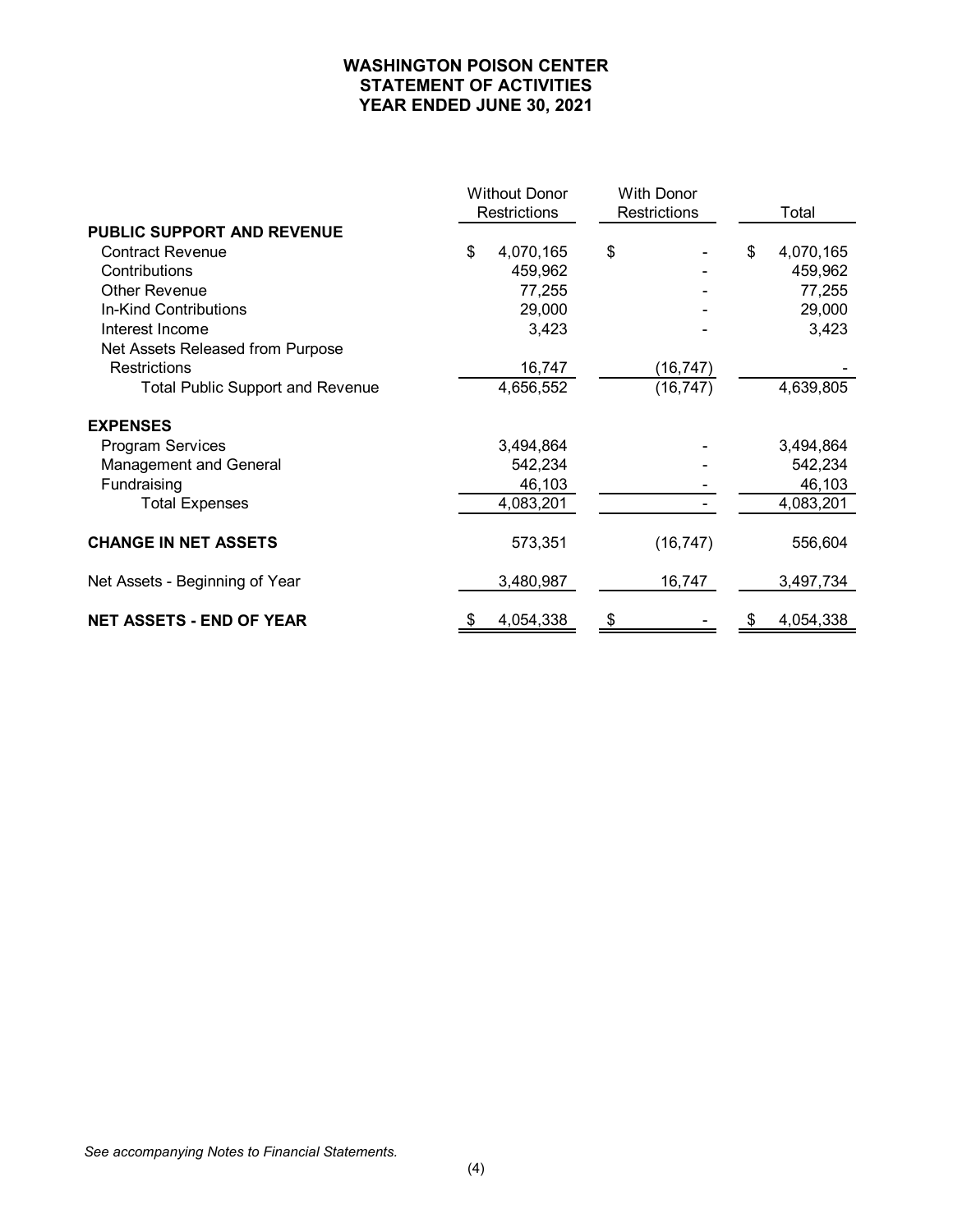# **WASHINGTON POISON CENTER STATEMENT OF ACTIVITIES YEAR ENDED JUNE 30, 2020**

|                                         |              | <b>Without Donor</b> | <b>With Donor</b> |    |           |  |
|-----------------------------------------|--------------|----------------------|-------------------|----|-----------|--|
|                                         | Restrictions |                      | Restrictions      |    | Total     |  |
| PUBLIC SUPPORT AND REVENUE              |              |                      |                   |    |           |  |
| <b>Contract Revenue</b>                 | \$           | 4,309,784            | \$                | \$ | 4,309,784 |  |
| Contributions                           |              | 458,601              |                   |    | 458,601   |  |
| <b>Other Revenue</b>                    |              | 135,544              |                   |    | 135,544   |  |
| In-Kind Contributions                   |              | 48,500               |                   |    | 48,500    |  |
| Interest Income                         |              | 4,378                |                   |    | 4,378     |  |
| Net Assets Released from Purpose        |              |                      |                   |    |           |  |
| Restrictions                            |              | 34,562               | (34, 562)         |    |           |  |
| <b>Total Public Support and Revenue</b> |              | 4,991,369            | (34, 562)         |    | 4,956,807 |  |
| <b>EXPENSES</b>                         |              |                      |                   |    |           |  |
| <b>Program Services</b>                 |              | 3,717,978            |                   |    | 3,717,978 |  |
| <b>Management and General</b>           |              | 506,955              |                   |    | 506,955   |  |
| Fundraising                             |              | 59,311               |                   |    | 59,311    |  |
| <b>Total Expenses</b>                   |              | 4,284,244            |                   |    | 4,284,244 |  |
| <b>CHANGE IN NET ASSETS</b>             |              | 707,125              | (34, 562)         |    | 672,563   |  |
| Net Assets - Beginning of Year          |              | 2,773,862            | 51,309            |    | 2,825,171 |  |
| <b>NET ASSETS - END OF YEAR</b>         | \$           | 3,480,987            | \$<br>16,747      | \$ | 3,497,734 |  |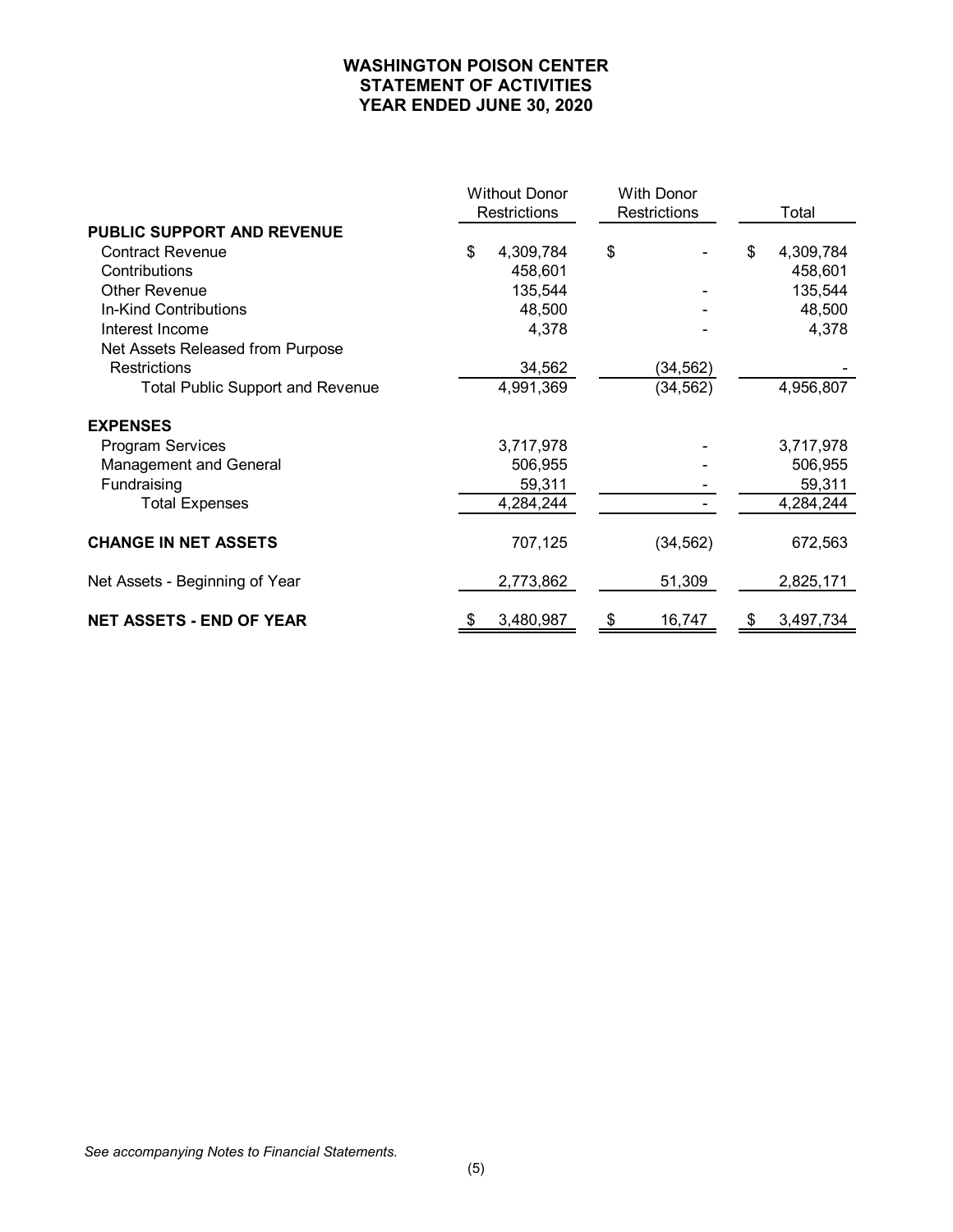# **WASHINGTON POISON CENTER STATEMENT OF FUNCTIONAL EXPENSES YEAR ENDED JUNE 30, 2021**

|                                     | Program         | Management    |              |             |
|-------------------------------------|-----------------|---------------|--------------|-------------|
|                                     | Services        | and General   | Fundraising  | Total       |
|                                     |                 |               |              |             |
| Salaries and Wages                  | \$<br>2,441,479 | \$<br>382,594 | \$<br>16,401 | \$2,840,474 |
| Payroll Taxes                       | 185,285         | 38,866        | 158          | 224,309     |
| <b>Employee Benefits</b>            | 260,650         | 58,613        | 184          | 319,447     |
| Total Salaries, Taxes, and Benefits | 2,887,414       | 480,073       | 16,743       | 3,384,230   |
| Maintenance and Service             | 98,926          | 568           | 33           | 99,527      |
| Occupancy                           | 101,006         | 16,153        | 563          | 117,722     |
| <b>Printing and Publications</b>    | 1,779           | 296           | 10           | 2,085       |
| <b>Medical Direction</b>            | 103,837         |               |              | 103,837     |
| Telephone                           | 24,000          |               |              | 24,000      |
| <b>Professional Fees</b>            | 100,397         | 18,721        | 592          | 119,710     |
| Depreciation                        | 81,319          | 13,520        | 472          | 95,311      |
| Travel                              | 3,595           | 3             |              | 3,598       |
| <b>Supplies</b>                     | 1,880           | 1,830         | 315          | 4,025       |
| Miscellaneous                       | 4,397           | 715           | 14           | 5,126       |
| Insurance                           | 24,732          | 4,112         | 143          | 28,987      |
| <b>Advertising and Marketing</b>    | 10,391          |               |              | 10,391      |
| <b>Human Resources</b>              | 23,790          | 3,955         | 138          | 27,883      |
| Lobbying                            |                 |               | 27,000       | 27,000      |
| <b>Educational Materials</b>        | 13,343          |               |              | 13,343      |
| <b>Staff Development</b>            | 293             |               |              | 293         |
| Postage and Shipping                | 3,773           | 627           | 22           | 4,422       |
| Memberships                         | 9,992           | 1,661         | 58           | 11,711      |
| <b>Total Expenses</b>               | 3,494,864       | 542,234       | 46,103<br>\$ | \$4,083,201 |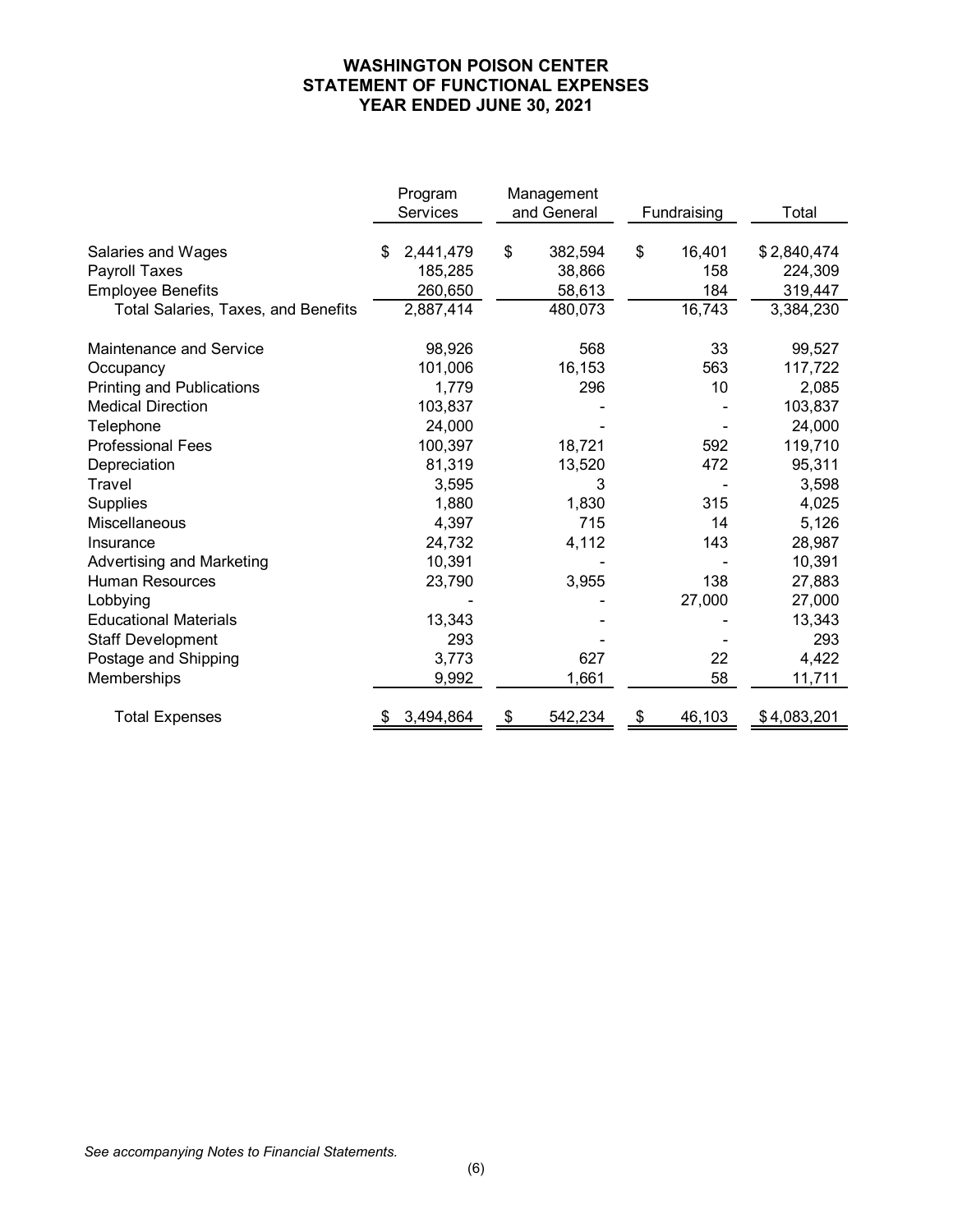# **WASHINGTON POISON CENTER STATEMENT OF FUNCTIONAL EXPENSES YEAR ENDED JUNE 30, 2020**

|                                     | Program              | Management        |              |                      |
|-------------------------------------|----------------------|-------------------|--------------|----------------------|
|                                     | Services             | and General       | Fundraising  | Total                |
| Salaries and Wages                  | \$<br>2,479,972      | \$<br>397,332     | \$<br>11,145 | \$2,888,449          |
| Payroll Taxes                       | 196,904              | 27,923            | 908          | 225,735              |
| <b>Employee Benefits</b>            |                      |                   | 1,258        |                      |
| Total Salaries, Taxes, and Benefits | 236,430<br>2,913,306 | 13,686<br>438,941 | 13,311       | 251,374<br>3,365,558 |
|                                     |                      |                   |              |                      |
| Maintenance and Service             | 141,797              | 9,762             | 4,881        | 156,440              |
| Occupancy                           | 110,341              | 7,596             | 3,798        | 121,735              |
| <b>Printing and Publications</b>    | 95,910               | 5,934             | 2,454        | 104,298              |
| <b>Medical Direction</b>            | 102,316              |                   |              | 102,316              |
| Telephone                           | 72,846               | 5,015             | 2,508        | 80,369               |
| <b>Professional Fees</b>            | 61,192               | 18,893            |              | 80,085               |
| Depreciation                        | 64,840               | 4,464             | 2,231        | 71,535               |
| Travel                              | 29,162               | 1,733             |              | 30,895               |
| Supplies                            | 9,002                | 620               | 310          | 9,932                |
| Miscellaneous                       | 6,619                | 365               | 303          | 7,287                |
| Insurance                           | 27,775               |                   |              | 27,775               |
| <b>Advertising and Marketing</b>    | 8,465                |                   |              | 8,465                |
| <b>Human Resources</b>              | 1,275                | 12,402            |              | 13,677               |
| Lobbying                            |                      |                   | 27,075       | 27,075               |
| <b>Educational Materials</b>        | 49,914               |                   |              | 49,914               |
| <b>Staff Development</b>            | 8,766                | 991               |              | 9,757                |
| Postage and Shipping                | 6,510                |                   | 1,960        | 8,470                |
| Memberships                         | 7,942                | 240               | 479          | 8,661                |
| <b>Total Expenses</b>               | 3,717,978<br>\$      | 506,956           | 59,310<br>\$ | \$4,284,244          |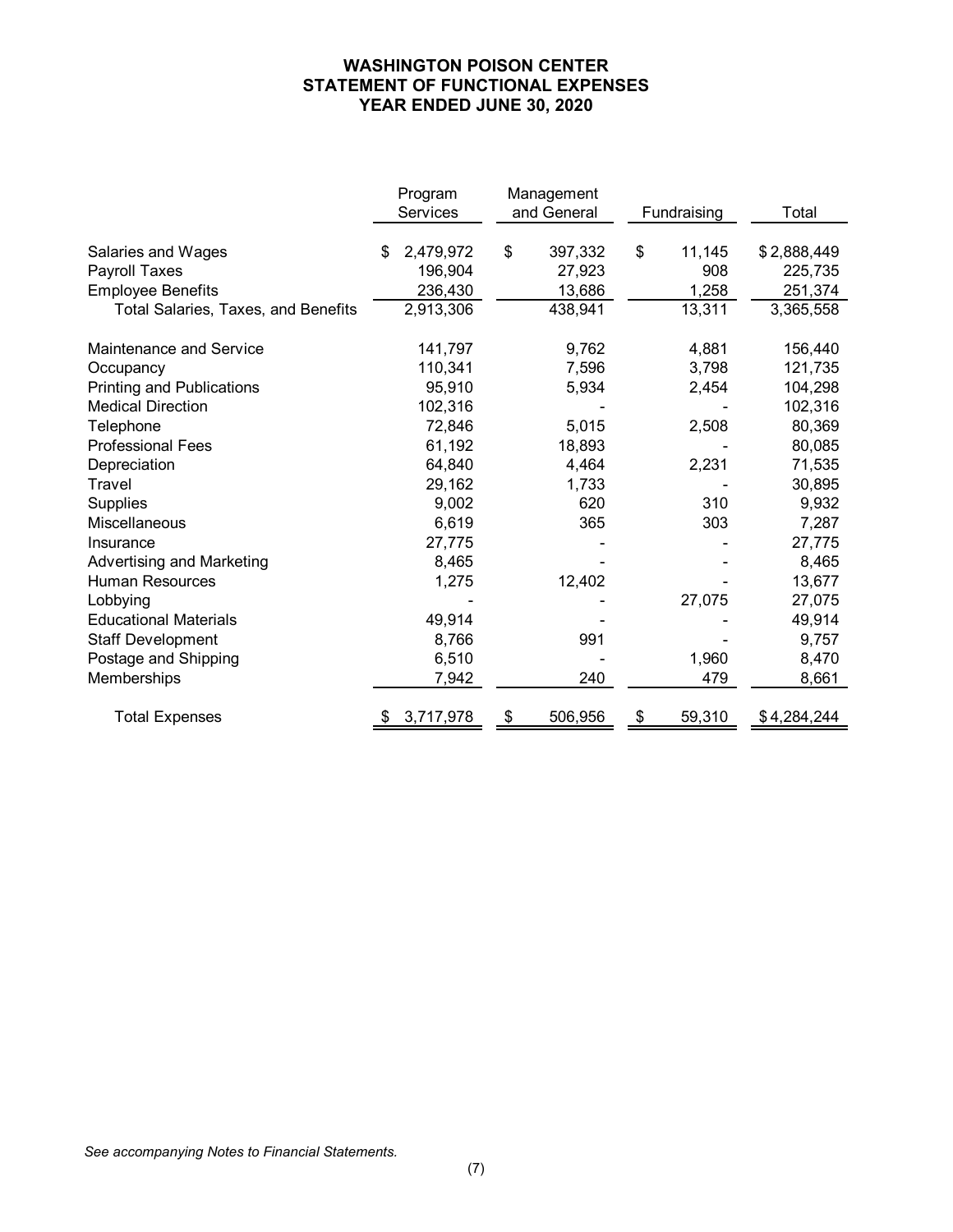# **WASHINGTON POISON CENTER STATEMENTS OF CASH FLOWS YEARS ENDED JUNE 30, 2021 AND 2020**

| 2021                                                      |    |            | 2020 |            |
|-----------------------------------------------------------|----|------------|------|------------|
| <b>RECONCILIATION OF CHANGE IN NET ASSETS TO NET CASH</b> |    |            |      |            |
| <b>PROVIDED BY OPERATING ACTIVITIES</b>                   |    |            |      |            |
| Change in Net Assets                                      | \$ | 556,604    | \$   | 672,563    |
| Adjustments to Reconcile Change in Net Assets to Net Cash |    |            |      |            |
| <b>Provided by Operating Activities</b>                   |    |            |      |            |
| Depreciation                                              |    | 95,311     |      | 71,536     |
| Change in Assets and Liabilities:                         |    |            |      |            |
| <b>Grants and Other Receivables</b>                       |    | 127,522    |      | (112, 701) |
| Inventories                                               |    | 3,249      |      | 2,488      |
| Prepaids and Other Assets                                 |    | 7,470      |      | 66,374     |
| <b>Accounts Payable</b>                                   |    | 3,534      |      | (78, 462)  |
| <b>Accrued Liabilities</b>                                |    | (139, 105) |      | 108,195    |
| Deferred Lease Liability                                  |    | (18, 614)  |      | (11, 212)  |
| Net Cash Provided by Operating Activities                 |    | 635,971    |      | 718,781    |
| <b>CASH FLOWS FROM INVESTING ACTIVITIES</b>               |    |            |      |            |
| Purchases of Equipment and Leasehold Improvements         |    | (60, 152)  |      | (171,093)  |
| Net Cash Used by Investing Activities                     |    | (60, 152)  |      | (171, 093) |
| <b>CASH FLOWS FROM FINANCING ACTIVITIES</b>               |    |            |      |            |
| <b>Changes in Capital Lease Obligations</b>               |    | 4,816      |      | (8, 578)   |
| Net Cash Used by Financing Activities                     |    | 4,816      |      | (8, 578)   |
| <b>CHANGES IN CASH AND CASH EQUIVALENTS</b>               |    | 580,635    |      | 539,110    |
| Cash and Cash Equivalents - Beginning of Year             |    | 3,038,412  |      | 2,499,302  |
| CASH AND CASH EQUIVALENTS - END OF YEAR                   | \$ | 3,619,047  | \$   | 3,038,412  |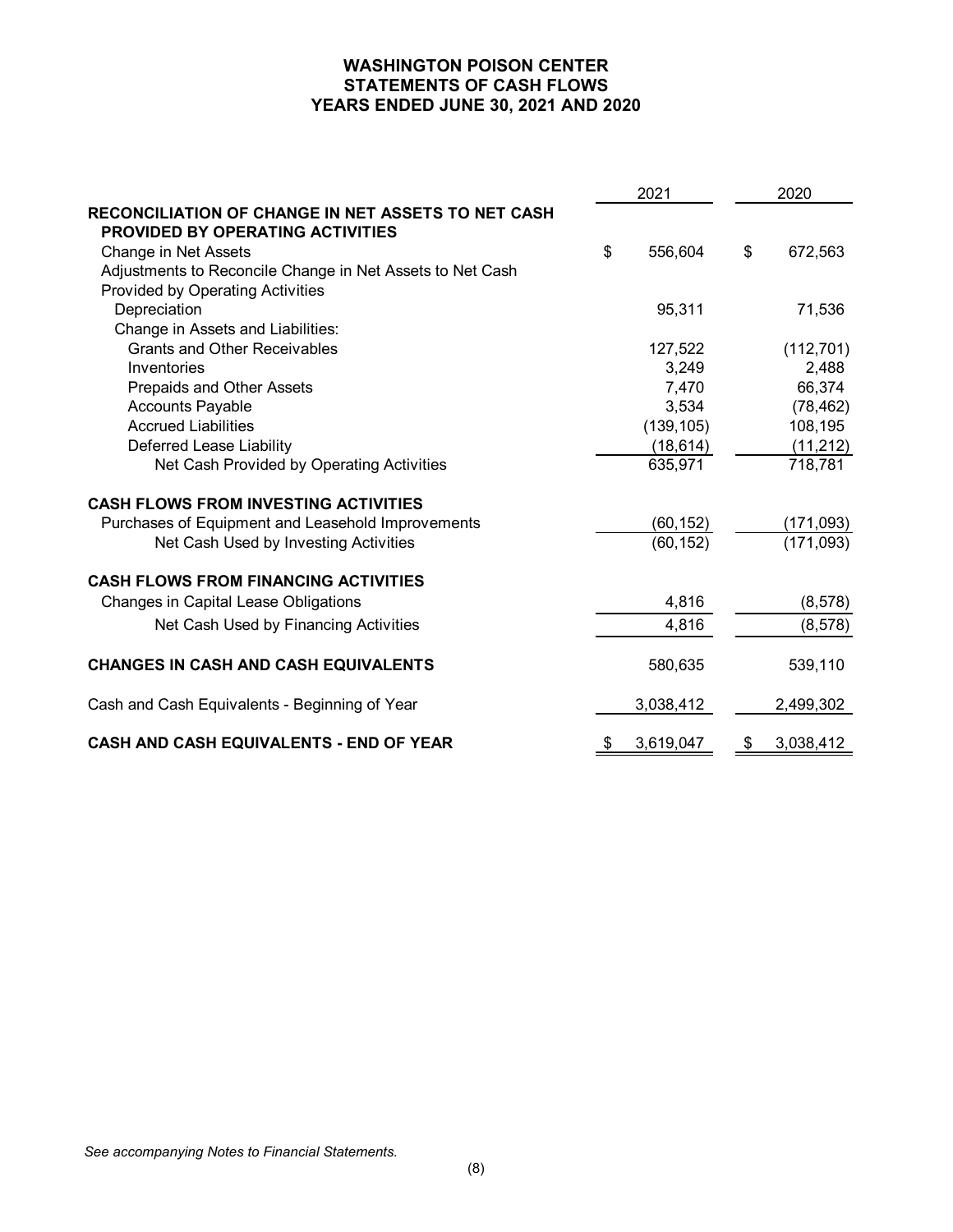## **NOTE 1 ORGANIZATION AND SIGNIFICANT ACCOUNTING POLICIES**

#### **Organization**

The Washington Poison Center (the Center) is an independent, 501(c)(3), nonprofit organization that provides emergency management and safety information on chemical, pharmaceutical, and natural substances to the general public and to health care providers throughout Washington State. A professional staff of pharmacists, nurses, and poison information providers is available 24 hours a day, 365 days per year and is supported by a physician medical toxicologist. Residents and health care providers throughout the state utilize the services of the Center to manage crises, including accidental pediatric ingestions, food poisonings, abuse, and intentional overdose. With 138,528 calls 67,534 cases managed in the current year, the Center is currently one of the highest call-volume poison centers in the country.

As one of 55 poison centers nationwide, the Washington Poison Center is the public health safety net for poison and toxic exposures in Washington State. The Center's unique wraparound care model follows patients from initial call to resolution, with a dedicated expert level team of certified specialists in poison information checking in every step of the way.

The Washington Poison Center serves as a resource for public policy makers and public health leaders in forecasting emerging public health trends. The Center's medical staff is regularly called upon to present toxic trends and best practices in treatment to medical professionals throughout Washington State.

In addition to being the home of Mr. Yuk, the Washington Poison Center offers a wide variety of programs aimed at preventing harm from poisoning through expertise, collaboration, clinical and public health education. The Center's current programs include:

- Training of community health educators on poison prevention, medication safety, ecigarettes and more.
- Support for Public Health and Emergency Preparedness operations at the local, state, and federal level.
- Clinical rotations for emergency medical residents, medical students, occupational medicine fellows, paramedic students, nursing, and pharmacy students.
- Management of Take Back Your Medicine website.
- Public Health Education at health fairs, community events, and activities.
- Specific educational programs focused on selected vulnerable populations including young children, older adults, refugees, and non-English speaking populations.
- School assembly presentations and parent trainings.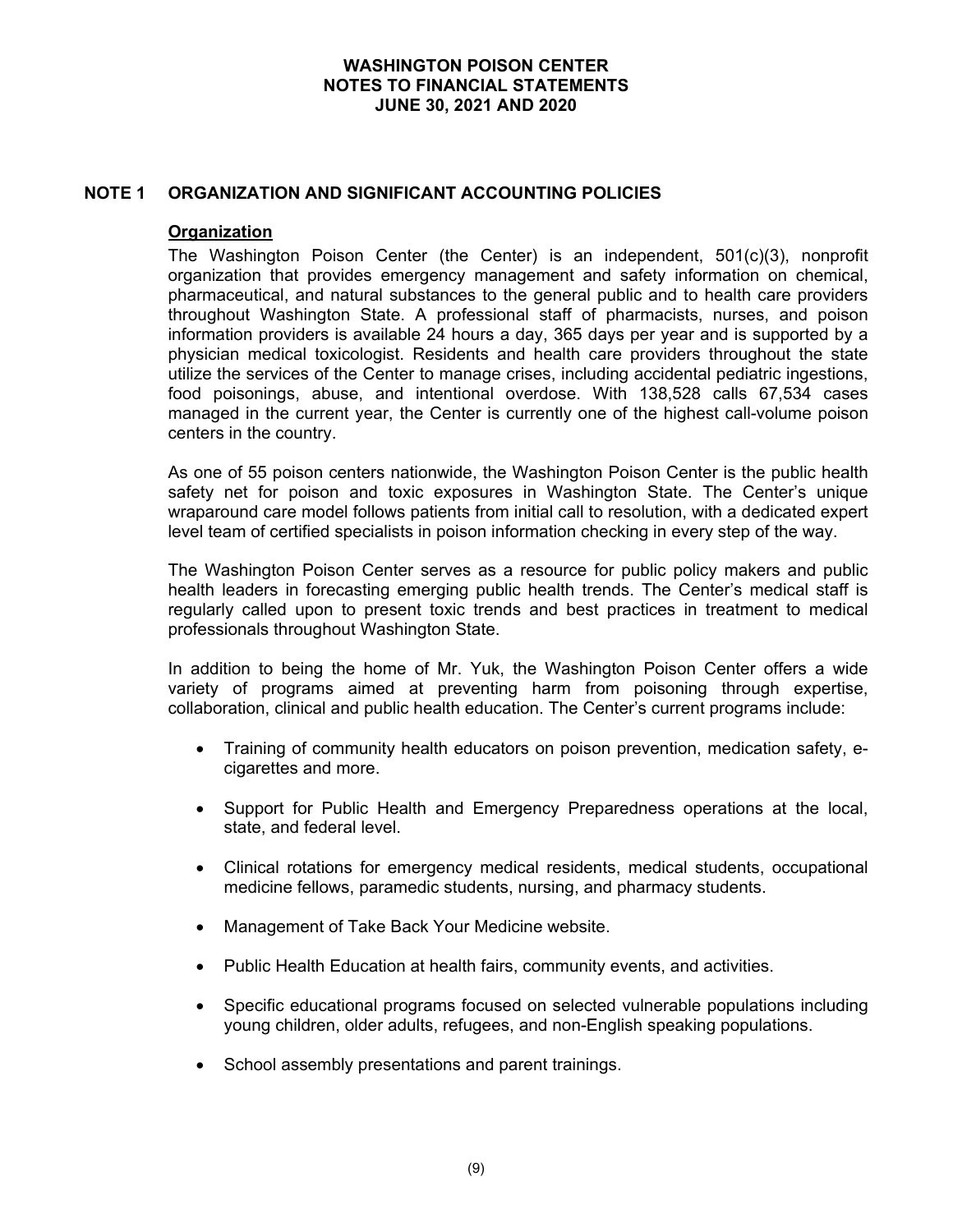# **NOTE 1 ORGANIZATION AND SIGNIFICANT ACCOUNTING POLICIES (CONTINUED)**

#### **Grants and Contracts from Government Agencies**

A portion of Washington Poison Center's revenue is derived from cost reimbursable federal, state, county, and private contracts and grants, which are conditioned upon certain performance requirements and/ or the incurrence of allowable qualifying expenses. Amounts received are recognized as revenue when Washington Poison Center has incurred expenditures in compliance with specific contract or grant provisions. Amounts received prior to incurring qualifying expenditures are reported as refundable advances in the statement of financial position. There were no refundable advances at June 30, 2020. Amounts remaining under conditional grants from government agencies totaled approximately \$38,000.

Revenue is earned when eligible expenditures, as defined in each grant or contract, are made. Revenue recognized from cost reimbursable federal, state, county, and private grants and contracts totaled \$4,309,784 for the year ended June 30, 2020. Expenditures under government contracts are subject to review by the granting authority. To the extent, if any, that such a review reduces expenditures allowable under these contracts, the Center will record such disallowance at the time the final assessment is made.

#### **Basis of Presentation**

Net assets, revenues, gains, and losses are classified based on the existence or absence of donor or grantor imposed restrictions. Accordingly, net assets and changes therein are classified and reported as follows:

*Net Assets Without Donor Restrictions* – Net assets available for use in general operations and not subject to donor (or certain grantor) restrictions. The board of directors of the Center has established an operating reserve totaling \$1,152,876 and \$639,538 as of June 30, 2021 and 2020. These board-designated funds are a component of net assets without donor restrictions.

*Net Assets With Donor Restrictions* – Net assets subject to donor- (or certain grantor-) imposed restrictions. Some donor-imposed restrictions are temporary in nature, such as those that will be met by the passage of time or other events specified by the donor. Other donor-imposed restrictions are perpetual in nature, where the donor stipulates that resources be maintained in perpetuity.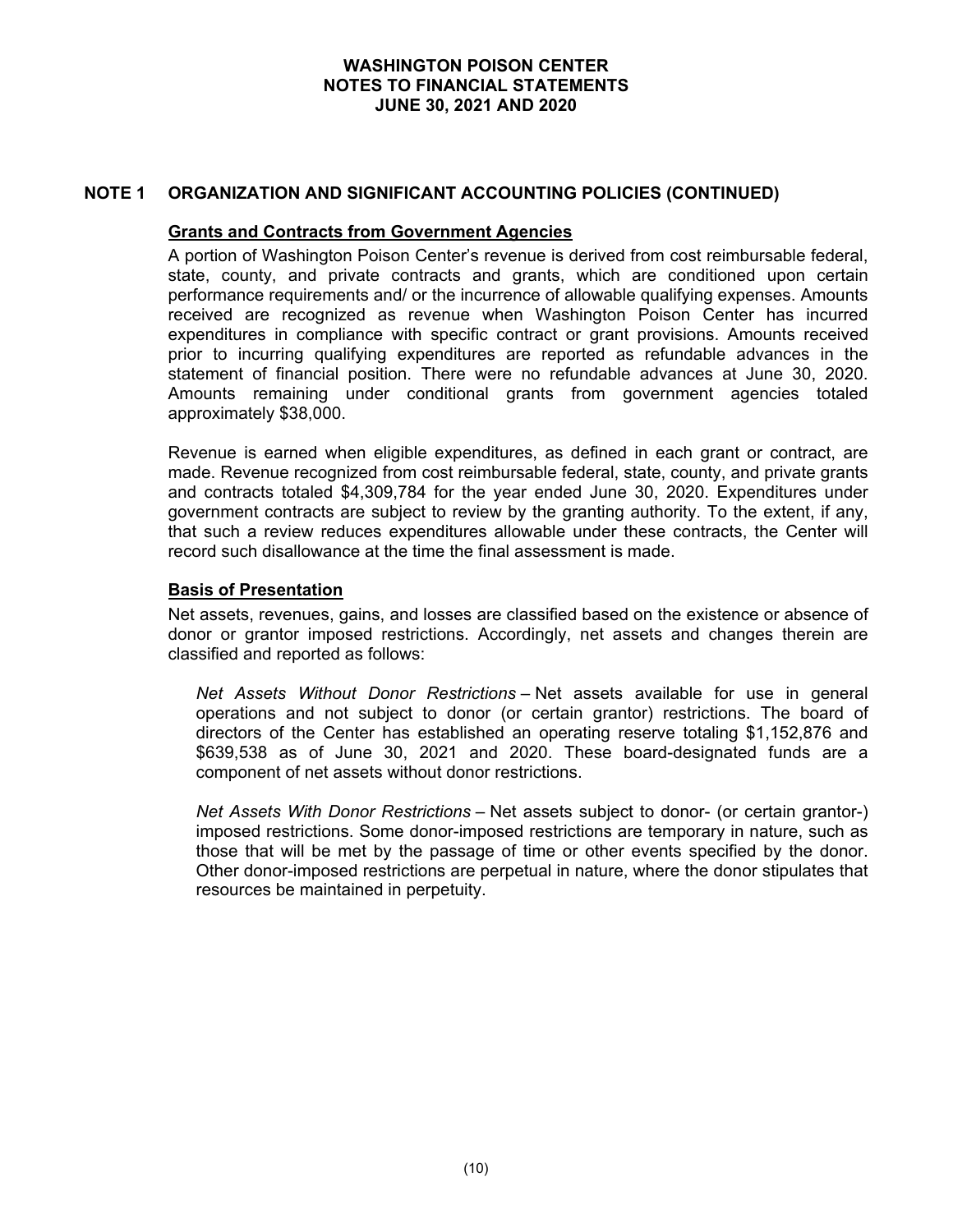# **NOTE 1 ORGANIZATION AND SIGNIFICANT ACCOUNTING POLICIES (CONTINUED)**

The Center's net assets with donor restrictions are subject to expenditure for specific purposes as follows as of June 30:

|                                    | 202 <sup>-</sup> |                          | 2020   |
|------------------------------------|------------------|--------------------------|--------|
| <b>Cannabis Prevention Program</b> |                  | $\overline{\phantom{0}}$ | 16,747 |
| ⊺otal                              |                  | $\overline{\phantom{0}}$ |        |

Contributions restricted by donors are reported as increases in net assets with donor restrictions when received. When a restriction expires (that is, when a stipulated time restriction ends or purpose restriction is accomplished), net assets with donor restrictions are reclassified to net assets without donor restrictions and reported in the statement of activities as net assets released from restriction. Gifts of long-lived assets and gifts of cash restricted for the acquisition of long-lived assets are released from restriction when the assets are placed in service.

## **Cash and Cash Equivalents**

Cash and cash equivalents consist of general checking, savings, money market accounts, and certificates of deposit. The Center maintains its cash and cash equivalents in bank accounts that may exceed federally insured limits at times during the year. The Center has not experienced any losses in these accounts, and management does not believe it is exposed to any significant credit risk.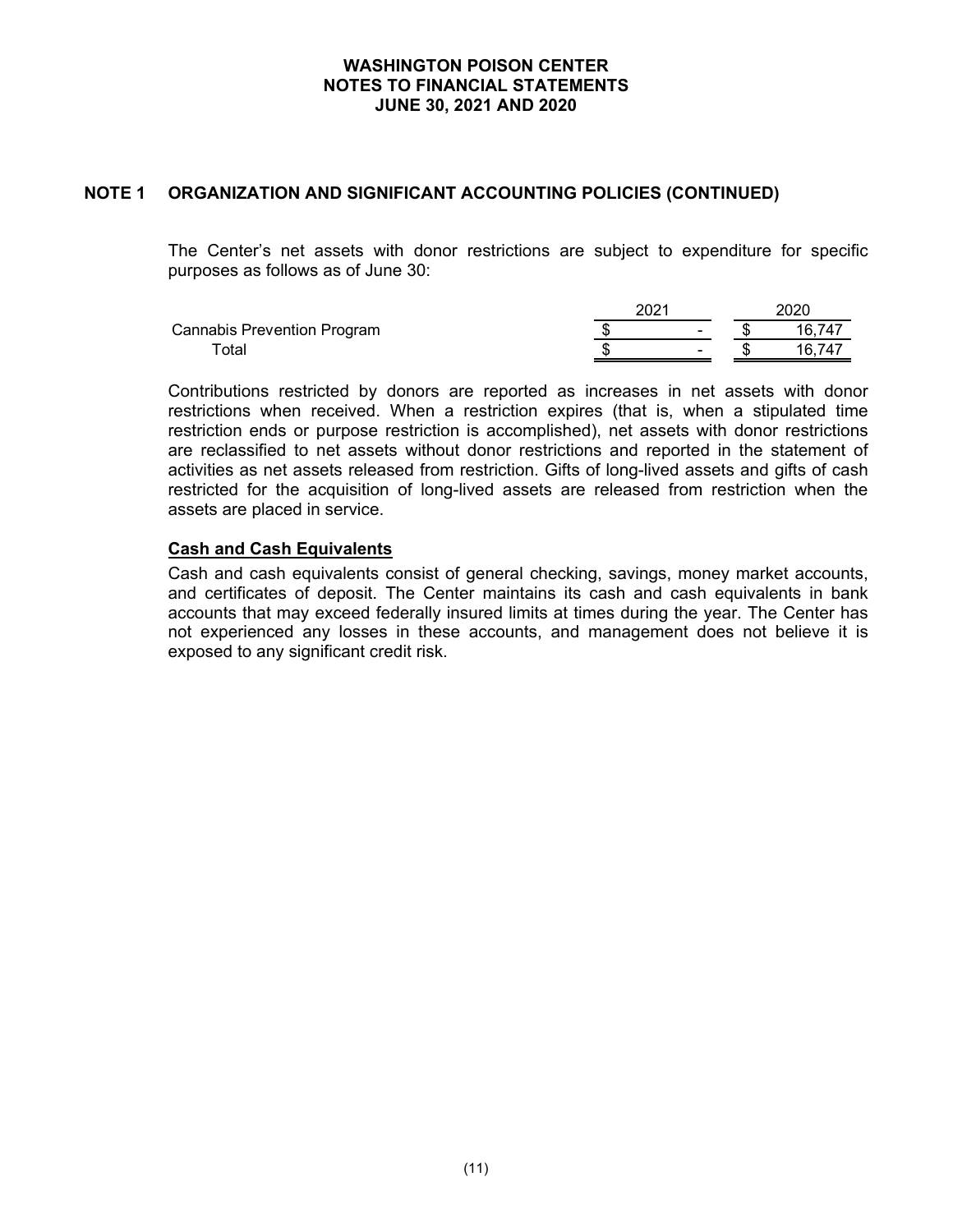# **NOTE 1 ORGANIZATION AND SIGNIFICANT ACCOUNTING POLICIES (CONTINUED)**

#### **Fair Value Measurements**

In accordance with financial accounting standards, a three-tiered hierarchy of input levels is used for measuring fair value. Financial accounting standards define fair value as the price that would be received to sell an asset or paid to transfer a liability in an orderly transaction between market participants at the measurement date. Valuation techniques utilized to determine fair value are consistently applied. The three tiers of inputs used for fair value measurements are as follows:

*Level 1 –* Fair values are based on quoted prices in active markets for identical assets and liabilities.

*Level 2 –* Fair values are based on observable inputs that include: quoted market prices for similar assets or liabilities; quoted market prices that are not in an active market; or other inputs that are observable in the market and can be corroborated by observable market data for substantially the full term of the assets.

Level 3 – Fair values are calculated by the use of pricing models and/or discounted cash flow methodologies, and may require significant management judgment or estimation. These methodologies may result in a significant portion of the fair value being derived from unobservable data.

The Center had no assets or liabilities carried at fair value on a recurring basis (at least annually) as of June 30, 2021 or 2020. Assets and liabilities carried at fair value on a nonrecurring basis using Level 2 inputs generally include donated materials and services. The Center also uses fair value concepts to test various long-lived assets for impairment.

#### **Inventory**

Inventory is stated at the lower of cost or market under the first-in, first-out method of accounting, and consists of educational materials.

#### **Promises to Give**

Unconditional promises to give are recognized as support in the period received and as assets, decreases of liabilities, or expenses, depending on the form of the benefits received. Promises to give are stated at net realizable value. Conditional promises to give are recognized when the conditions on which they depend are substantially met. The Center had no promises to give as of June 30, 2021.

#### **Receivables**

Receivables are stated at the amount management expects to collect from outstanding balances. Management provides for probable uncollectible amounts through a charge to earnings and a credit to a valuation allowance based on its assessment of the current status of individual accounts. Balances that are still outstanding after management has used reasonable collection efforts are written off through a charge to the valuation allowance and a credit to accounts or pledges receivable. For the years ended June 30, 2021 and 2020, management expects to collect all receivables. Accordingly, no allowance for uncollectible amounts has been recorded.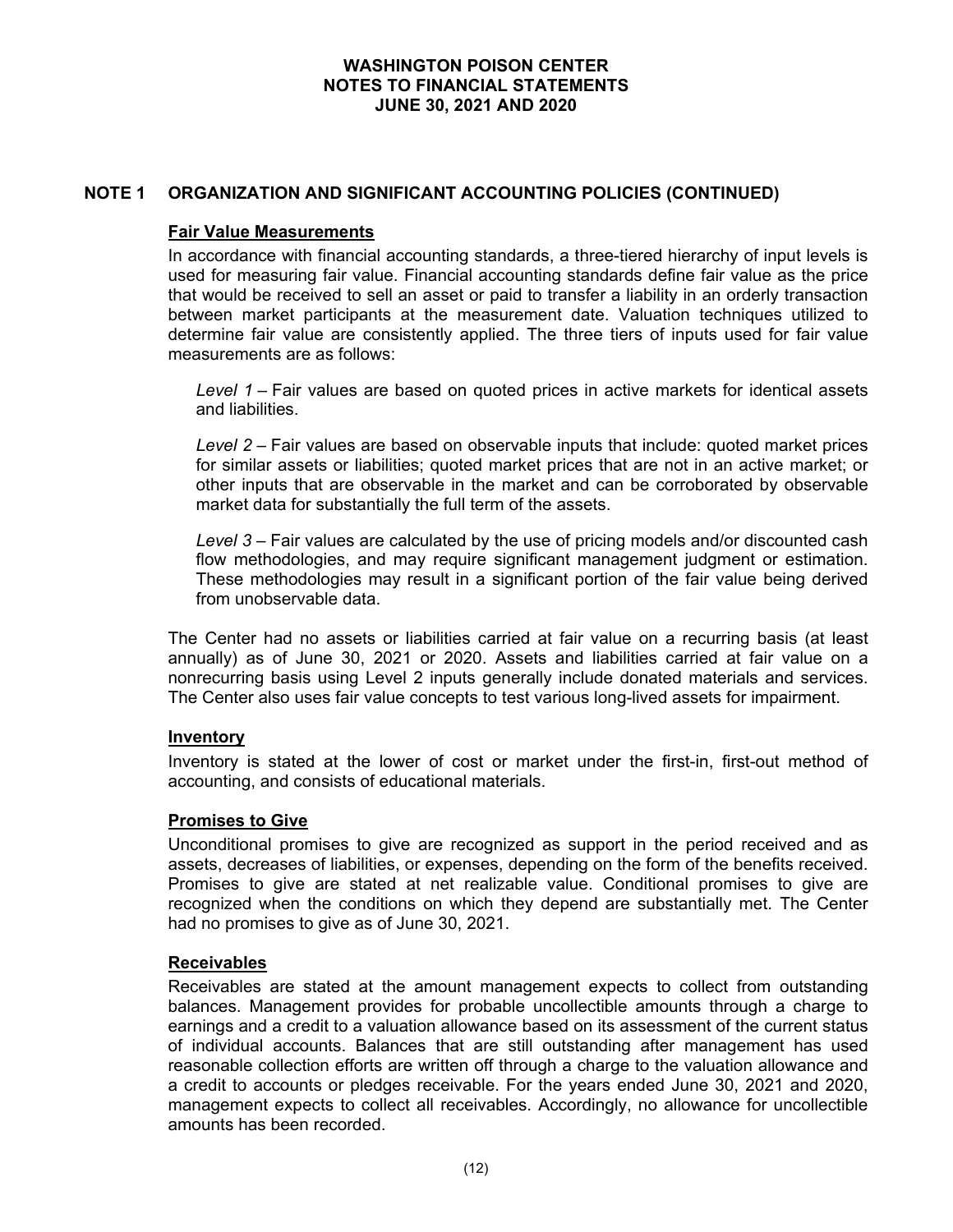# **NOTE 1 ORGANIZATION AND SIGNIFICANT ACCOUNTING POLICIES (CONTINUED)**

#### **Equipment and Leasehold Improvements**

Equipment and leasehold improvements are stated at cost if purchased by the Center directly and fair value at the date of donation if received through donation. Depreciation and amortization are computed using the straight-line method over the estimated useful lives of the various assets, which range from three to seven years for equipment. Amortization on leasehold improvements is based on the shorter of the useful life of the asset or the term of the lease. The Center capitalizes all equipment and leasehold improvements with a purchase price or fair value of \$1,500 or more. Equipment and leasehold improvements consisted of the following at June 30:

|                                                 |    | 2021      | 2020       |
|-------------------------------------------------|----|-----------|------------|
| <b>Computer and Telephone Equipment</b>         | \$ | 462,971   | 412,321    |
| Furniture, Fixtures, and Office Equipment       |    | 196,293   | 206,190    |
| Vehicle                                         |    | 27,880    | 27,880     |
| Leasehold Improvements                          |    | 100,958   | 100,958    |
| Subtotal                                        |    | 788,102   | 747,349    |
| Less: Accumulated Depreciation and Amortization |    | (482,444) | (406, 532) |
| Net Equipment and Leasehold Improvements        |    | 305,658   | 340,817    |

### **Donated Materials and Services**

The Center periodically receives donated materials and services. Donated goods are recorded at fair value at the date of receipt. Donated services are recorded only if specific professional expertise is provided or the services are for constructing a fixed asset, in accordance with financial accounting standards.

For the year ended June 30, 2021, the Center received donated telephone services valued at \$24,000 in support of their program activities, office space valued at \$5,000 in support of their program activities.

For the year ended June 30, 2020, the Center received donated telephone services valued at \$24,000 in support of their program activities, office space valued at \$5,000 in support of their program activities, various computer software valued at \$19,500 supporting program activities.

# **Functional Allocation of Expenses**

The costs of providing the various programs and other activities have been summarized on a functional basis in the statements of activities and of functional expenses. Where possible, specific expenses have been charged directly to the appropriate category. When functions are shared or costs are intermingled, expenses are allocated based on employee counts or estimated percentage of effort.

#### **Advertising Expenses**

The Center recognizes advertising expenses at cost as incurred.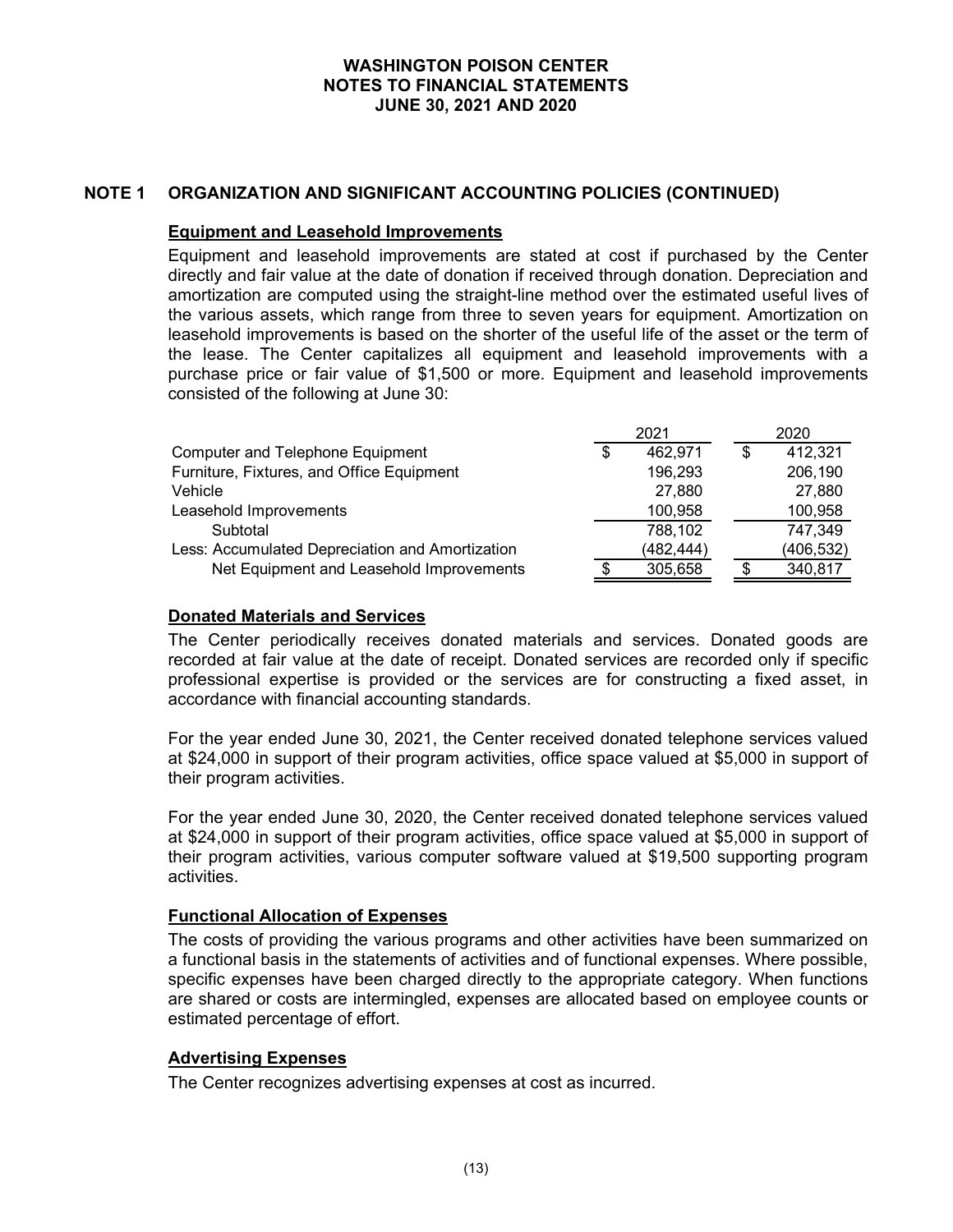# **NOTE 1 ORGANIZATION AND SIGNIFICANT ACCOUNTING POLICIES (CONTINUED)**

#### **Concentrations**

The Center is primarily funded under various grants and contracts with federal, state, and local agencies. The Center's future viability may be dependent on continued funding from these sources. Grants and contracts from federal, state, and local agencies accounted for 87% and 83% of total support and revenue for 2021 and 2020, respectively. As of June 30, 2021 and 2020, accounts receivable from grants and contracts from federal, state, and local agencies totaled \$445,453 and \$569,525, respectively, which accounted for 99% and 98%, respectively, of total receivables.

#### **Use of Estimates**

The preparation of financial statements in conformity with accounting principles generally accepted in the United States of America requires management to make estimates and assumptions that affect the reported amounts of assets and liabilities and disclosures of contingent assets and liabilities at the date of the financial statements and the reported amounts of revenues and expenses during the reporting period. Actual results could differ from those estimates.

## **Federal Income Taxes**

The Internal Revenue Service has recognized Washington Poison Center as exempt from federal income taxes under provision of Section 501(a) of the Internal Revenue Code as an entity described in Section 501(c)(3) and not as a private foundation.

# **NOTE 2 LIQUIDITY**

The Center regularly monitors the availability of resources required to meet its operational needs and contractual obligations. Income from donor-restricted grants are restricted for specific purposes and all other revenue is available for general use. As part of the Center's liquidity management plan, the Center invests cash in excess of daily requirements in certificates of deposit and money market funds. As part of the Center's cash management policy, an operating reserve fund has been established to support on-going operations. The operating reserve balance was \$1,152,876 and \$639,358 as of June 30, 2021 and 2020.

The following table reflects the Center's financial assets as of June 30:

|                                                      | 2021          | 2020       |
|------------------------------------------------------|---------------|------------|
| <b>Total Financial Assets</b>                        | 4.064,500     | 3,611,387  |
| Less: Restrictions on the Use of Financial Assets:   |               |            |
| <b>Purpose Restricted Net Assets</b>                 |               | (16, 747)  |
| Board-Designated Net Assets for Operational Reserves | (1, 152, 876) | (639, 358) |
| <b>Financial Assets Available for Operations</b>     |               |            |
| Within One Year                                      | 2,911,624     | 2,955,282  |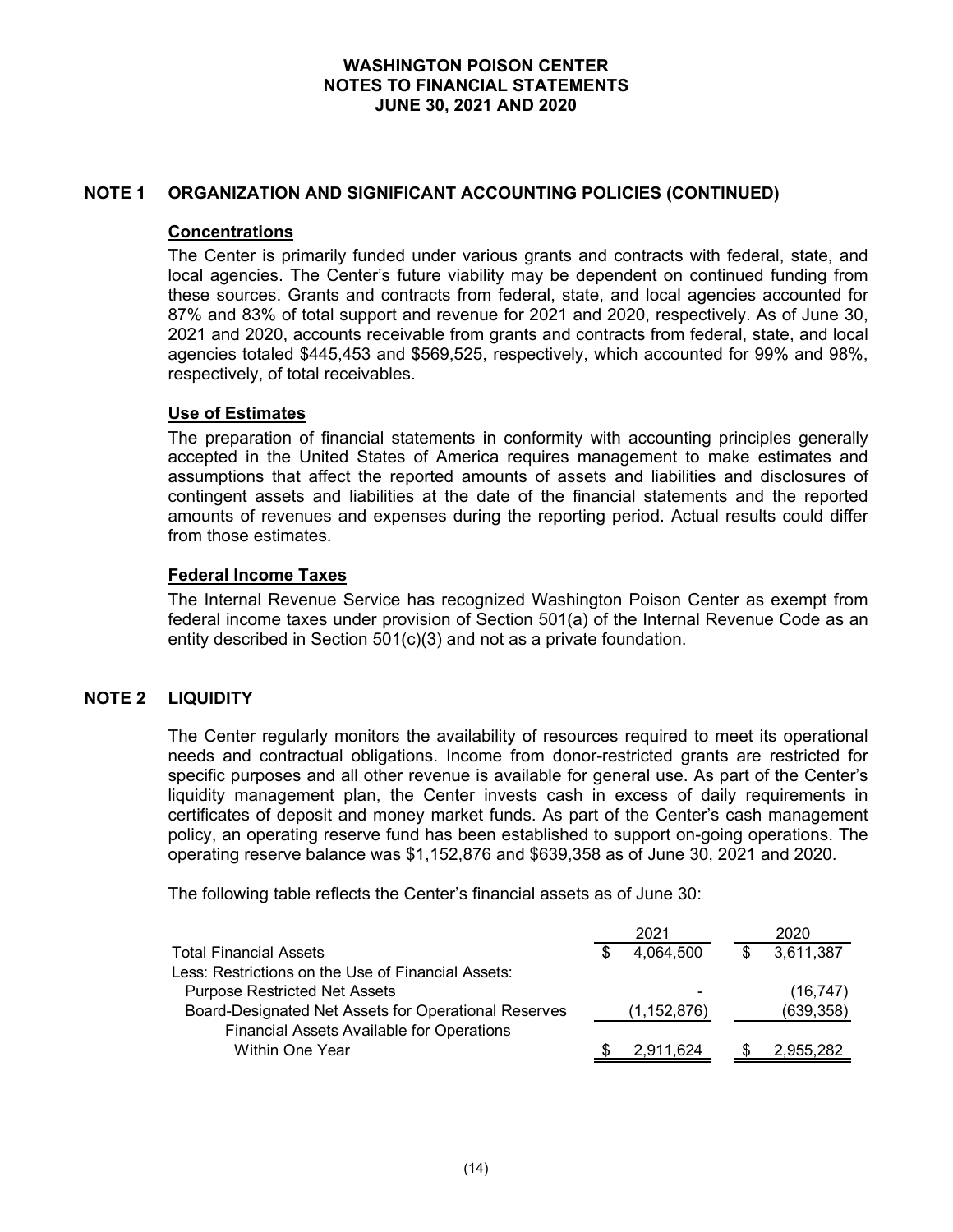#### **NOTE 3 RETIREMENT PLAN**

The Center has a 401(k) salary deferral plan for eligible employees who have 90 days of service and have attained the age of 21. For the years ended June 30, 2021 and 2020, the board of directors approved a company matching contribution of up to 4% of gross salary for employees who contribute to the plan after one year of employment. Total contributions to the plan for 2021 and 2020 were \$73,341 and \$53,728, respectively.

#### **NOTE 4 OPERATING LEASE**

In October 2018, the Center entered into a 61-month lease extension on their current office location which expires November 2023. The extension included one month of free rent and a \$91,697 tenant improvement allowance. In accordance with financial accounting standards, rent expense is recognized on a straight-line basis and a related deferred lease liability was recorded. Rent expense, including common area charges, under the lease totaled \$113,521 and \$105,267 for the years ended June 30, 2021 and 2020, respectively.

Future minimum lease payments, deferred rent, and rent expense under the lease are as follows:

|                      |               | Change in       |    |                 |
|----------------------|---------------|-----------------|----|-----------------|
|                      | Minimum       | Deferred        |    | Rent            |
| Year Ending June 30, | Lease Payment | Lease Liability |    | <b>Expenses</b> |
| 2022                 | 134,684       | (22, 440)       |    | 112,244         |
| 2023                 | 138,520       | (26, 276)       |    | 112,244         |
| 2024                 | 58,571        | (10, 785)       |    | 47,786          |
| Total                | 331,775       | (59,501)        | S. | 272,274         |

# **NOTE 5 CAPITAL LEASE OBLIGATIONS**

The Center leases certain office equipment under noncancelable capital leases, with a total recorded cost of \$27,709, and related accumulated depreciation of \$27,709. Total monthly payments are \$830, including interest of 4.5% - 6% per annum. Interest expense totaled \$525 and \$467 for the years ended June 30, 2021 and 2020, respectively.

Scheduled lease payments for the years ending June 30 are as follows:

| Year Ending June 30,      | Amount |       |  |  |  |
|---------------------------|--------|-------|--|--|--|
| 2022                      | 8.999  |       |  |  |  |
| Total                     | 8,999  |       |  |  |  |
| Less: Amount for Interest |        | 525   |  |  |  |
| Total                     |        | 8,474 |  |  |  |
| Less: Current Portion     |        | 2,954 |  |  |  |
| Total                     |        |       |  |  |  |